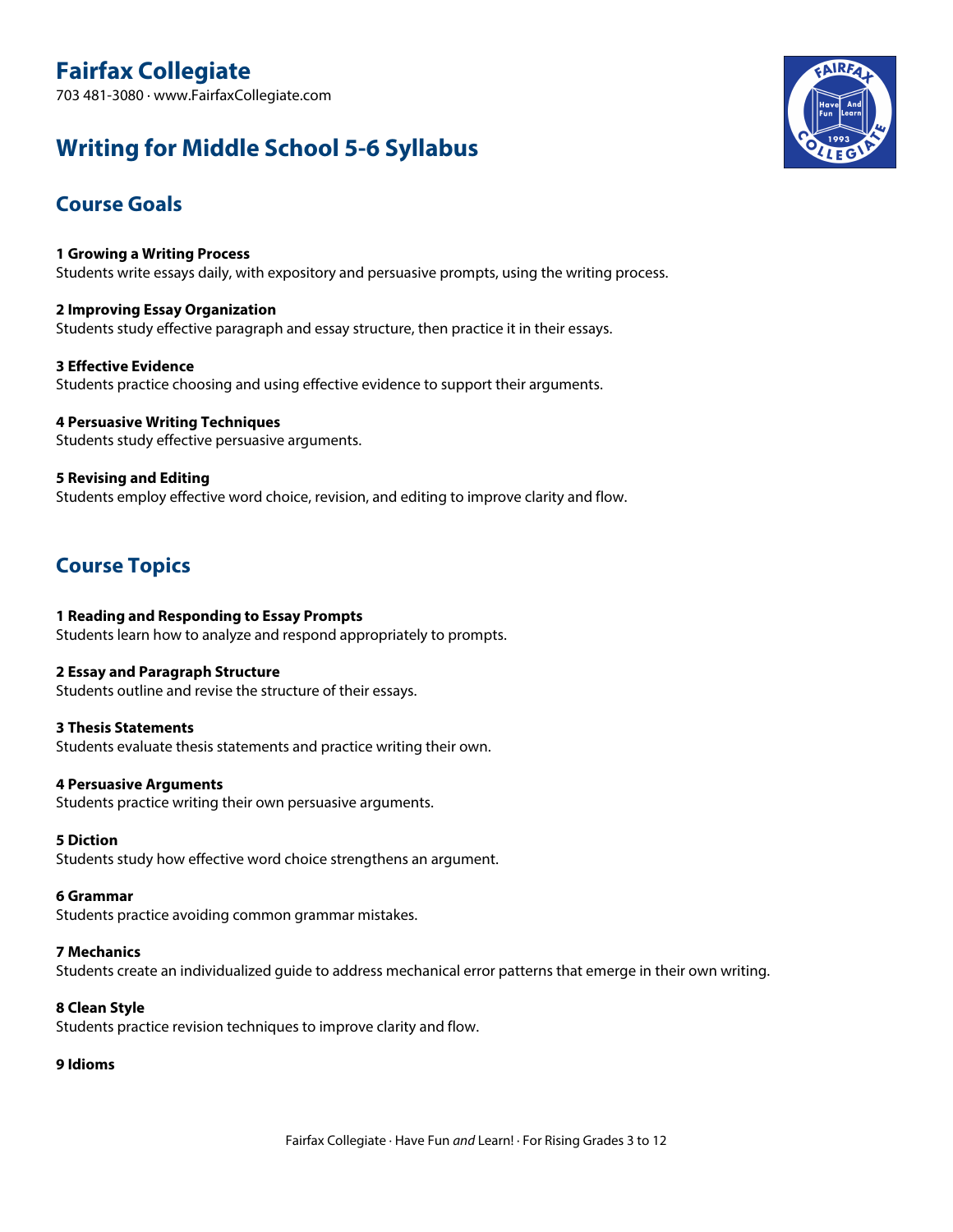Students define and illustrate idioms.

## **Course Schedule**

## **Day 1**

**Icebreaker** Students introduce themselves and get to know their classmates.

**Intro to Course** Students preview course content and discuss the elements of writing.

## **Pretest**

Students respond to an expository text as <sup>a</sup> measure of their writing skills.

## **Workshop and Goal-Setting**

Students discuss and analyze their pre-test essay and make <sup>a</sup> writing goal for the next two weeks.

## **Day 2**

## **Reading and Responding to Prompts**

Students learn to analyze and respond to prompts.

#### **Brainstorming**

Students practice different types of brainstorming and choose one they tried that works best for them.

#### **Persuasive Essay 1**

Students respond to <sup>a</sup> persuasive writing prompt, focusing on brainstorming techniques they chose earlier.

#### **Peer Review**

Students observe <sup>a</sup> model of peer reviewing and practice giving peers writing feedback.

#### **Idioms**

Students review the definition of idioms by illustrating them.

## **Day 3**

## **Peer Review**

Students practice reading each other's writing and providing feedback.

#### **Reflection 1**

Students reflect on Persuasive Essay <sup>1</sup> and its Peer Review.

## **Evidence-Based Claims**

Students identify claims and evidence in nonfiction reading and practice creating evidence for claims and vice-versa.

#### **Reading and Responding Review**

Students review how to read and respond to <sup>a</sup> prompt.

## **Persuasive Essay 2**

Students respond to <sup>a</sup> persuasive writing prompt, focusing on evidence-based claims they studied earlier.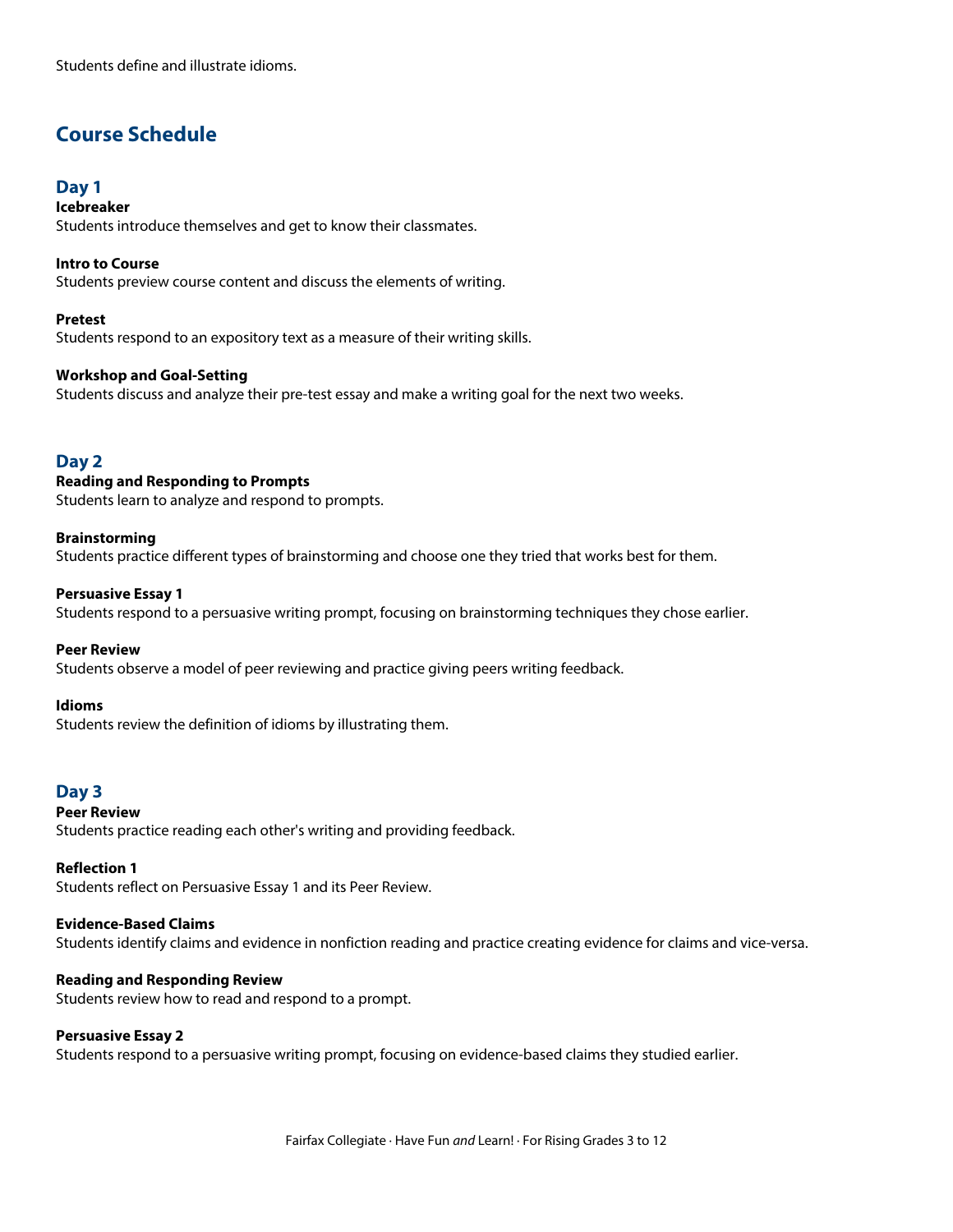## **Day 4**

## **Five Paragraph Essay Structure**

Students practice using the five-paragraph essay structure.

## **Revising vs. Editing**

Students review the meaning of revising and editing.

## **Persuasive Essay 3**

Students respond to <sup>a</sup> persuasive writing prompt, focusing on the five paragraph essay structure they studied earlier.

## **Peer Review and Teacher Conferences**

Students practice reading each other's writing and providing feedback while the instructor conferences with individual students.

## **Day 5**

**Reflection 2** Students reflect on Persuasive Essay 3 and its Peer Review

#### **Review Five Paragraph Essay structure** Students review the five-paragraph essay structure.

**Persuasive Arguments**

Students evaluate persuasive arguments and essays.

## **Thesis Statements**

Students review the definition of thesis statements, practice identifying them, and practice writing them.

## **Persuasive Essay 4**

Students respond to <sup>a</sup> persuasive writing prompt, focusing on thesis statements they studied earlier.

## **Day 6**

## **Revisit Goals and Preview Portfolio**

Students revise their goals and preview the portfolio assignment.

## **Expository vs. Persuasive Writing**

Students compare and contrast expository writing and persuasive writing.

## **Thesis Statement Competition**

Students review thesis statements.

## **Revising and Editing**

Students practice editing and revising after watching <sup>a</sup> model of each.

## **Expository Essay 1**

Students respond to an expository writing prompt, focusing on thesis statements they reviewed earlier.

## **Day 7**

## **Peer Review and Teacher Conferences**

Students practice reading each other's writing and providing feedback, while the instructor conferences with individual students.

## **Revising with Legos**

Students practice revising their essays after practicing revising with Legos.